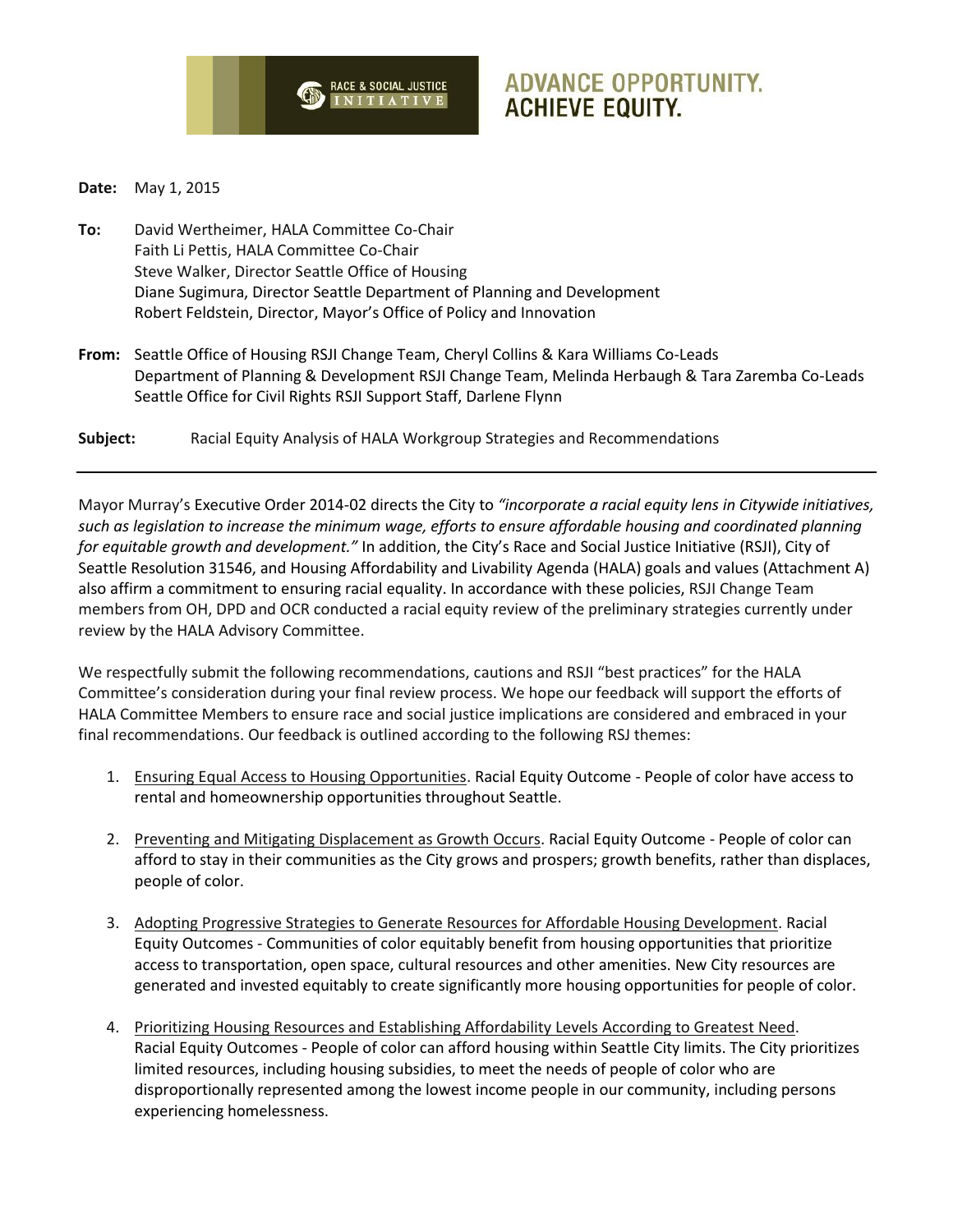# **Recommend: Promising Strategies to Advance Racial Equity/Opportunity and Minimize Harms**

## Ensuring Equal Access to Housing Opportunities

- *Tenant Access / Protections Strategies 1(a) - 1(c)*. Recognizing the disproportionate number of people of color who have interactions with the criminal justice system, develop legislation to reduce barriers for people with criminal records; provide education, technical assistance and best practices to reduce criminal records as a barrier to housing; and, convene stakeholders to explore opportunities for housing for people leaving incarceration.
- *Tenant Access / Protection Strategies 3(a), 5(a), 6(a), 11(a) & 13(a)*. Increase access to private market housing for homeless people by supporting the Landlord Liaison Program, landlord mitigation funds, and other tools; ensure consistent enforcement of fair housing statutes; absent State legislation, allow for local portability of tenant screening reports; expand sources of income protection; and, increase tenant counseling information.
- *Homeownership 2(a) & 2(b)*. Provide financial resources for coordinated, start-to-finish support that is culturally appropriate and available in multiple languages; ensure borrowers have the help they need to address debt, repair credit and be successfully prepared for the financial implications of homeownership. While Change Team members support these strategies, there is concern about continuing racial disparities in the private lending market. The Homeownership Workgroup summary did not appear to include strategies addressing potential barriers that first time homebuyers may experience with respect to qualifying for first mortgages from private banking institutions. Reducing potential barriers and racial disparities within the private lending market could increase opportunities for families to participate in the City's Down Payment Assistance Program.

## Preventing and Mitigating Displacement as Growth Occurs

- *Preservation 2(a) & 2(b).* Develop and market financing tools to preserve or deepen affordability of existing housing, including: establishing rehab loan program leveraging existing weatherization funding coupled with effective outreach, and providing technical assistance to owners to increase access to City programs.
- *Preservation 3(a) & 3(b).* Develop incentives to preserve or deepen affordability of existing housing, including: exploring State legislation to provide tax exemption to existing owners where rents are likely to increase, as well as tax exemption for acquisition/rehab projects that preserve affordability.
- *Preservation 4(a) & 4(b)*. Collaborate with communities and housing stakeholders to increase capacity and promote anti-displacement strategies.
- *Preservation 5(a).* Collect data on affordability of existing unsubsidized market-rate housing stock to strategically guide preservation efforts.
- *Homeownership 1(b).* Develop programs and/or resources to support low-income homeowners, such as a targeted foreclosure prevention campaign to seniors, housing assistance/counseling for homeowners in jeopardy of foreclosure due to medical debt and/or property tax discounts for low-income homeowners in areas experience growth and gentrification. Change Team members generally support these strategies, but there is concern about the narrow focus of targeting resources to homeowners in jeopardy of foreclosure due to medical debt. Although medical debt is a significant contributing factor, it does not inand-of-itself trigger foreclosure. Expanding housing assistance/counseling and credit education to all homeowners at risk of foreclosure may have more impact.
- *Tenant Access / Protections 2(a) –* 2(d). Increase the impact of the Tenant Relocation Assistance Ordinance (TRAO) Program.
- *Tenant Access / Protections 4(a).* Amend Rental Agreement Regulation Ordinance (RARO) to improve enforcement or increase notice requirements for rent increases.

## Adopting Progressive Strategies to Generate Resources for Affordable Housing

▪ *Housing Resources 4(a) - 4(d).* Support existing efforts to secure resources/mitigate housing impacts, including: a City-wide Linkage Fee program; renew and increase the Housing Levy; expand the State HTF;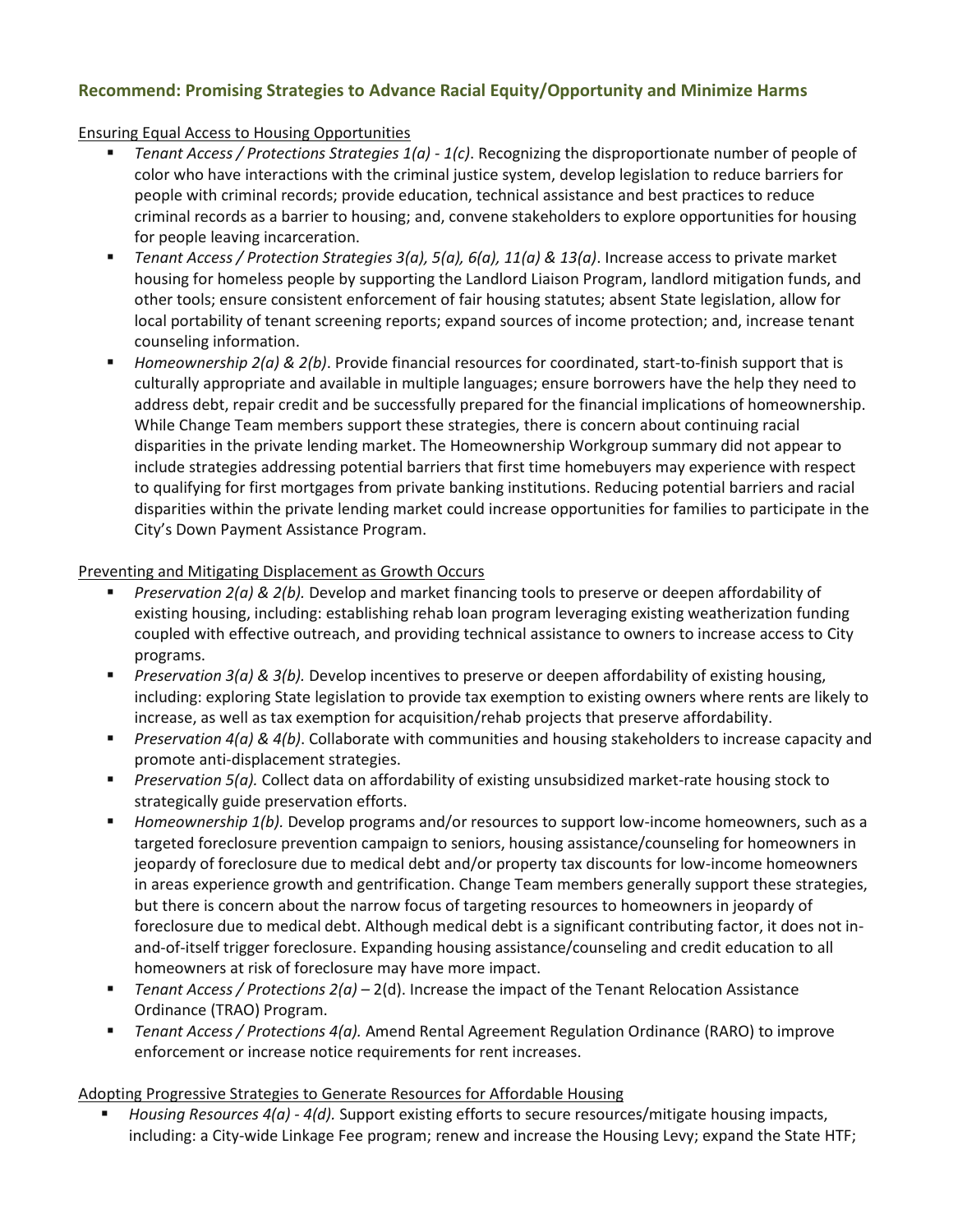and, establish bonding authority. Change Team members concur with comments in support of Linkage Fees included on the Preservation Workgroup summary.

■ *Preservation 1(a) − 1(d) & Financing 1(b).* Create substantial financial resources and legislative authority to empower the City to lead an expansive affordable housing preservation effort, including: City issued bonds; expanding focus and staffing at OH; pursuing legislation for ROFR; and, explore ways to preserve buildings at risk due to URM/RRIO requirements.

Prioritizing Housing Resources and Establishing Affordability Levels According to Greatest Need

- *Financing 2(a), 2(c) & 2(d).* Calibrate MFTE program to achieve participation from a range of projects. The program should continue to target affordability to low-income households by: instituting a penalty for opt-out to provide safeguard against market pressures, expanding eligible residential target areas and exploring changes in State law to allow for lower set-aside percentages that would enable the program to serve lower income households.
- *Housing Resources 1(a) & 1(b).* Enact State legislation to authorize local option Real Estate Excise Tax to fund affordable housing development 0-60% AMI and support proposed Medicaid benefit for permanent supportive housing for chronically homeless.

# **Caution: Strategies with Potential Unintended Racial Equity Consequences**

## Ensuring Equal Access to Housing Opportunities

- *Homeownership 4(a)*. Expanding down payment assistance programs to homebuyers with incomes between 80-120% AMI (currently <80%) may result in increased racial disparities in homeownership rates or other unintended consequences. Additional racial equity analysis, including racial demographics of current/past down payment assistance recipients and overall demographics of eligible homebuyers <80% AMI vs. 80-120% AMI will be needed.
- *Zoning 1(a)*. Allow more flexibility of housing types in single family zones and increase the economic and demographic diversity of those who are able to live in single family areas. As outlined in the Zoning Workgroup summary, "*approximately 65% of Seattle's land is zoned single family, limiting possibilities for increasing housing supply in large portions of the City.*" Furthermore, "*Seattle zoning has roots in racial and class exclusion and remains among the largest obstacles to realizing the City's goals for equity and affordability.*" In our interpretation, this issue statement, while referencing Seattle's history of race and class exclusion, failed to explicitly acknowledge the institutional and legally-sanctioned racism and discrimination in Seattle's recent past such as redlining and racial restricted covenants. Change Team members commented that strategy 1(a) does not go far enough to address this fundamental RSJ issue. The strategy indicates the expansion could be limited to "*certain SF locations to start*" and "*may not be appropriate in all SF areas.*" This strategy assumes households at all income levels, but indicates mainly 80-120% AMI households could benefit. However, there is no data to suggest, absent specific affordability restrictions, that expanding housing types would actually result in housing opportunities for households at 80-120% AMI.

#### Preventing and Mitigating Displacement as Growth Occurs

- *Tenant Access / Protections 12(a)*. Rent stabilization may be a valuable option to consider, but rigorous analysis of potential unintended consequences is needed. Change Team members are concerned a rent stabilization approach could result in further race and social justice disparities if the program does not directly tie affordability levels and income restrictions to units under rent stabilization.
- *Homeownership 1(a) & Zoning 1(b)(i) 1(b)(ii)*. Removing the ownership requirement to allow both ADU/DADU and principal units to be rental units could result in speculative development and potential gentrification/displacement of other homeowners. Change Team members did not support this strategy unless clear affordability requirements would be connected with the private benefit associated with rezoning.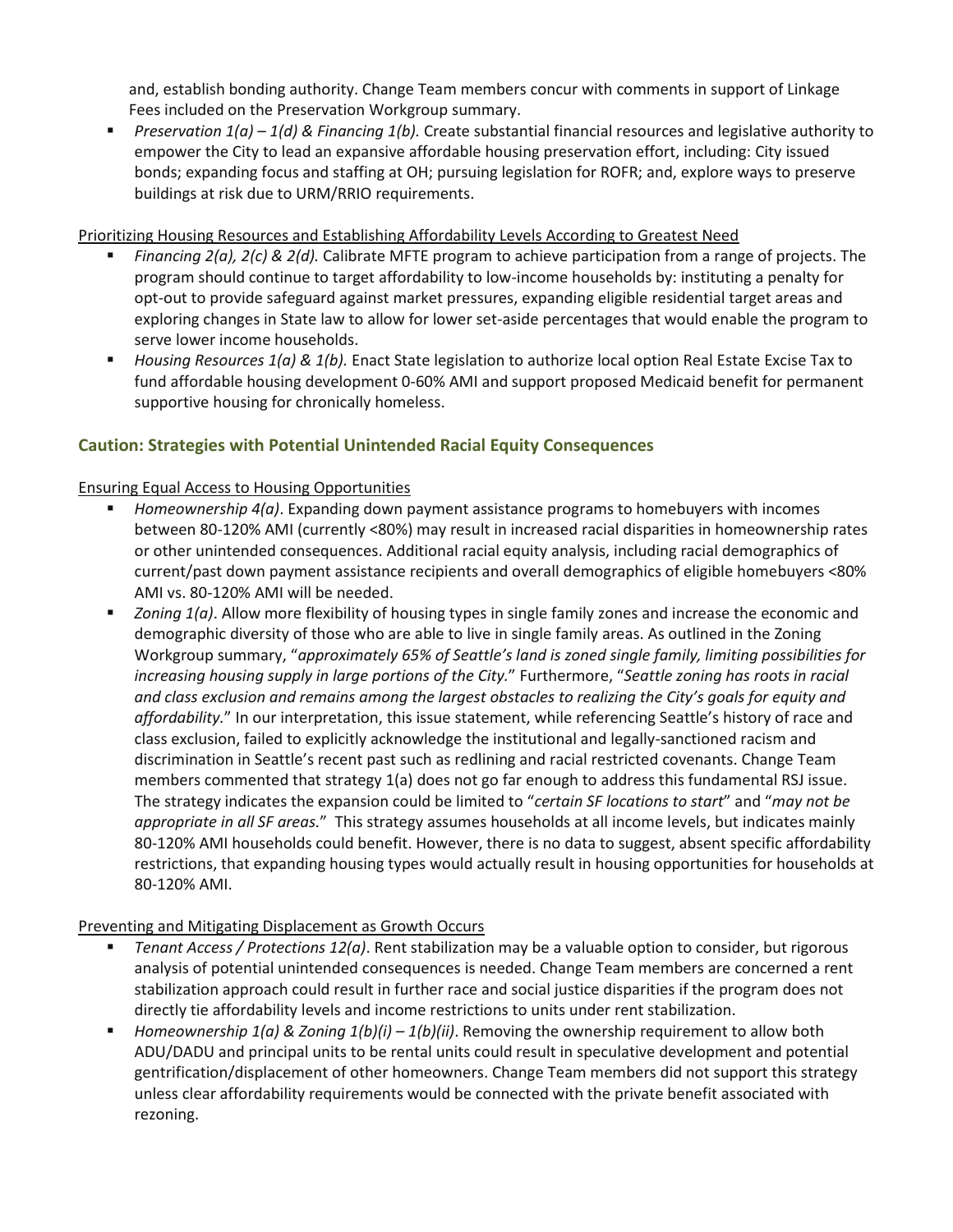■ *Zoning 5(a) and 5(b)*. Modify zoning code to enable broad range of housing types, including the removal of recently created barriers to creation of micro-housing and code changes to encourage production of small flats. These strategies are assuming affordability levels of 60-80% AMI (micro-housing) and all income levels (small flat code changes). However, there is no data to suggest that these code changes, absent specific affordability restrictions, would actually result in new housing units available to 60-80% AMI households or to households at all income levels. Change Team members stressed that market studies would be needed to assess whether any particular zoning change (including modifications and up zoning) would actually result in the production of affordable units absent specific affordability restrictions. This market study could help determined (1) how many new rental units would be needed to produce a supply sufficient enough to trigger rent decreases, and (2) clarify what specific strategies and time frames would be required to produce the public benefit of additional "naturally affordable" housing units.

## Adopting Progressive Strategies to Generate Resources for Affordable Housing

- *Financing 1(c)*. Explore short-term lending from available City fund balances. Change Team members expressed concern that this strategy could impact other important City investments in human services and homelessness.
- *Housing Resources 2(b)*. Reinstating the City Growth Fund Citywide with portion of new construction value dedicated to affordable housing if there is a demonstrated nexus between sources and expenses. As noted on the Resources Workgroup summary, "*the impact to general fund in down times and likelihood of bleeding of resources from other criteria purposes*" is a potential unintended consequence that must be evaluated.

## Prioritizing Housing Resources and Establishing Affordability Levels According to Greatest Need

- *Financing 2(b) and Zoning 3(a)*. Create a 3-bedroom unit type in the MFTE program to remove disincentive for building larger units with target affordability levels 65-85% AMI. Change Team members caution against pre-establishing target affordability levels without conducting rigorous analysis of the incomes and needs of families/large households in our community. Greatest need may be at lower income levels (trade-off could be less units but deeper affordability). Further racial equity analysis, including a survey of current MFTE program residents, during the program design phase will be needed.
- *Zoning 3(b) 3(d).* Increase production of new family-friendly rental housing both affordable and market rate. The Zoning Workgroup summary indicates that these measures should be funding, not zoning strategies. With respect to affordable family-friendly units, Change Team members commented that affordability levels should be established according to the greatest needs and income levels of families in our community. Rigorous racial equity and needs analysis would be needed to inform program design.
- *Construction 1(a) / 2(a) & 2(b).* Increase predictability and speed of permitting process across all departments for all housing developments / Establish special permit expediting for affordable housing projects tiered according to level or term of affordability, including an interdepartmental City staff "*expeditor*". Change Team members support City prioritization in the permitting process for affordable housing development, but it was unclear how this strategy could be achieved if strategy 1(a) is also adopted.

## **Consider: RSJI Best Practices**

▪ Racial Equity Outcomes. Establishing specific Racial Equity Goals/Outcomes is the first step in any Racial Equity Analysis process. Significant efforts were made to incorporate a RSJ lens into the HALA process, including RSJI trainings for HALA Committee and Workgroup members. However, it is not clear whether the Racial Equity Outcomes identified are measurable and intended to be tracked over time, which is critical in order for the City to assess progress toward reducing and eliminating racial disparities. In addition, it does not appear that work group and advisory committee members were prepared to evaluate measurable racial equity goals prior to a discussion and evaluation of those strategies.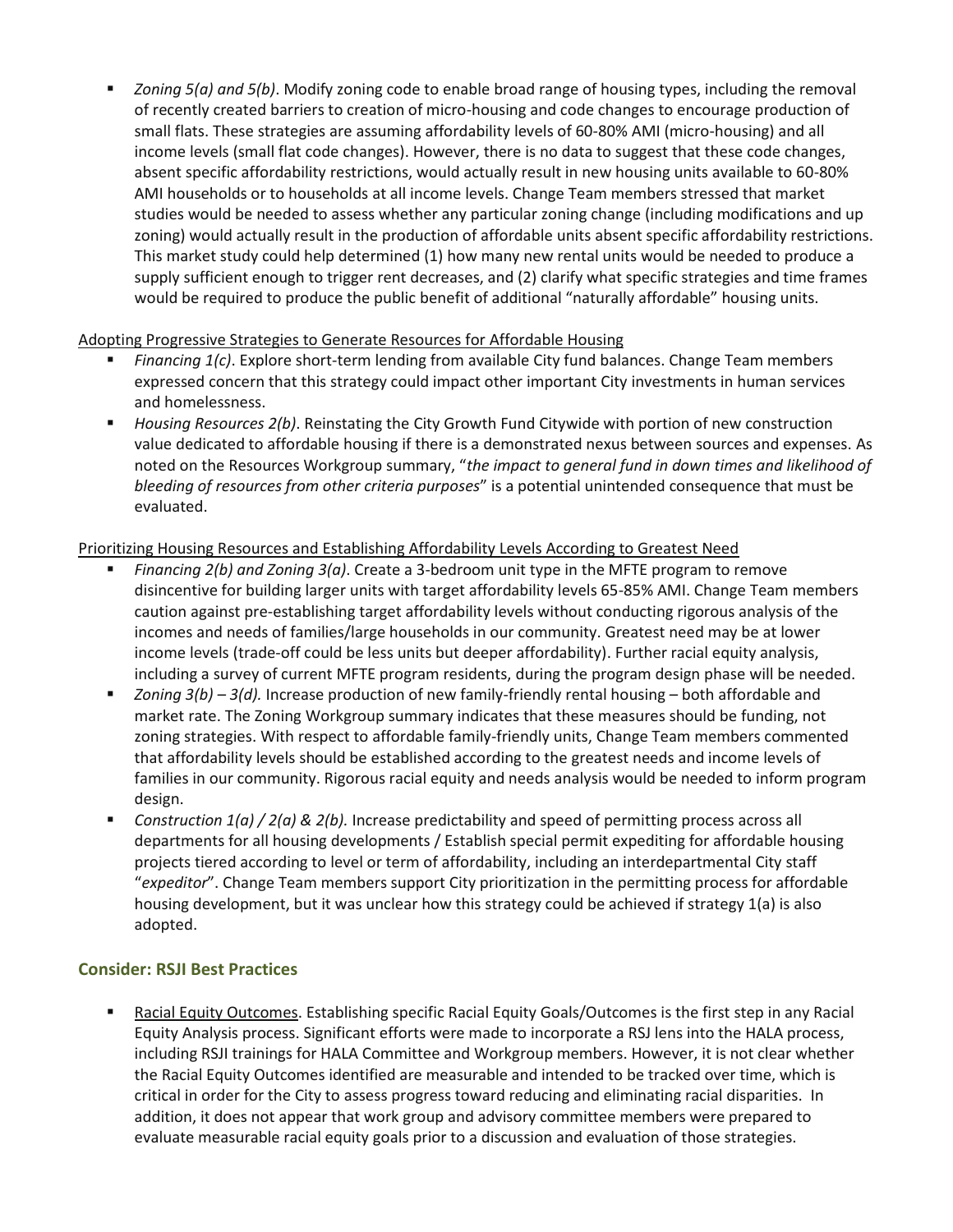- **Data Analysis. Rigorous data analysis, including racial demographics, of all existing programs and** proposed policies and programs is a required element of the City's Race and Social Justice Initiative. Data analysis, particularly racial demographic information, is also essential in order to track our progress toward Racial Equity Outcomes. Before new policies are adopted, a more tailored analysis of a particular program's current and potential impacts on racial equity should be documented and considered throughout development and implementation phases.
- Community Outreach and Accountability. Increasing representation of people of color and other historically underrepresented populations in public decision-making processes that affect overall access to housing and neighborhood changes is essential. Inclusive Outreach and Public Engagement (IOPE) best practices must be adopted and implemented throughout the early stages of program/policy development. City departments must have systems in place to incorporate community input into the development of programs/policies in meaningful ways that address community needs and concerns. Finally, City departments must be accountable to community by providing accessible information about program/policy outcomes on a routine basis.